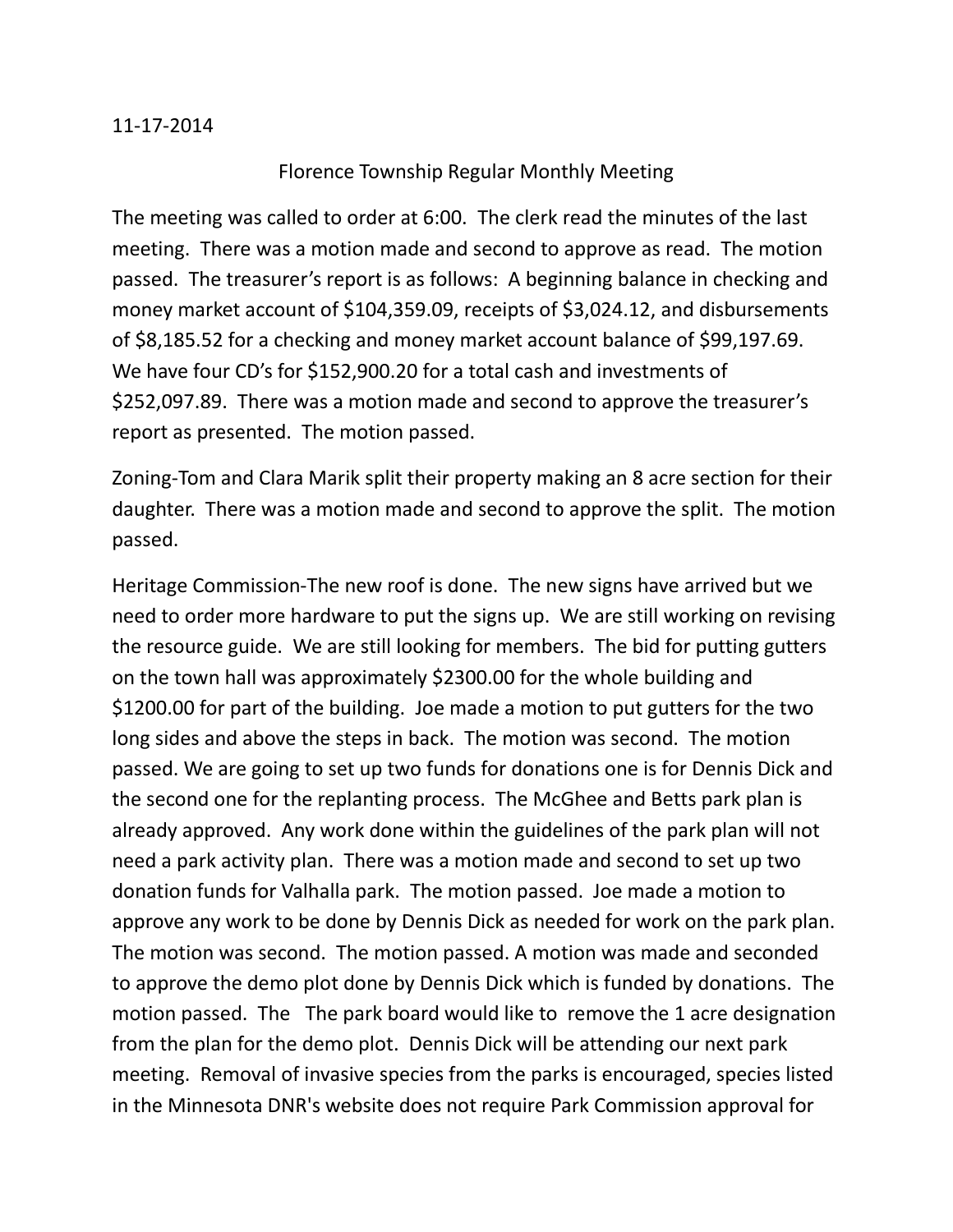projects affecting less than one acre. For projects over one acre of park land residents need to submit a park activity application to the Park Commission for Township approval.

Friends of the town Hall-The new book is available at the Goodhue County historical society. We received a \$200.00 grant and we are thinking about getting more windows for our display.

Planning Commission-Pat Lowther requested a review on the old school house to make sure it is a buildable lot. The updated sign ordinance does need a public meeting. We are wondering if Hill Avenue should have 10 ton per axle limit. The bridges on Hill Avenue are all rated for more than 10 ton per axle. There are some trees down on Territorial road from the new bridge. The county and the Marik's are working with the county about the trees.

Old business-we have closed the brush dump because the lock has been cut again and they dumped a large amount of brush. A motion was made and second to close the dump. The motion passed.

Territorial Bridge is officially open.

A culvert on West Florence Trail needs to be fixed.

Snow plowing no issues yet

One complaint that Poplar Ridge was slippery

New Business-Attorney update the amended complaint form has been filed. Nothing will probably be resolved until summer. There is a pipe that appears to be on the steamboat landing. Joe will take a look at it and if it is on the steamboat landing it will have to be removed.

We need to buy a new computer because the accounting software will not work on the old computer. A motion was made and second to approve the purchase of a new computer. The motion passed.

All outstanding bills were paid